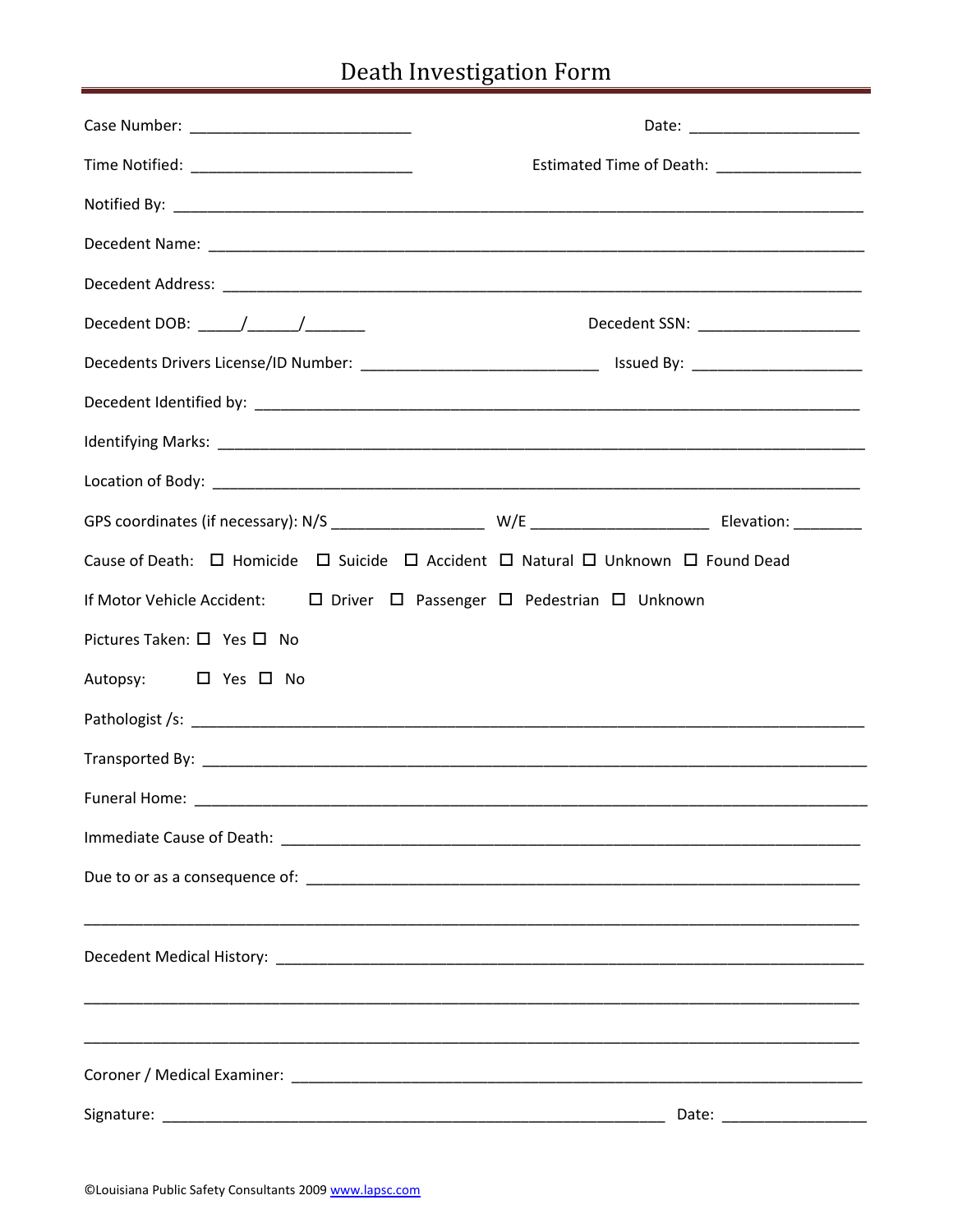# Death Investigation Form

| Time of Death Determination: □ Witnessed Death                                                                         |  | Time of Examination: _____________       |  |
|------------------------------------------------------------------------------------------------------------------------|--|------------------------------------------|--|
|                                                                                                                        |  |                                          |  |
|                                                                                                                        |  |                                          |  |
|                                                                                                                        |  | Decedent Body Weight: ____________ lb/kg |  |
| Decedent Clothing: □ None □ Light □ Medium □ Heavy □ Wet □ Dry                                                         |  |                                          |  |
| Decomposition: $\Box$ No Rigor Mortis $\Box$ Rigor Mortis Developing $\Box$ Full Rigor Mortis $\Box$ Rigor Mortis Gone |  |                                          |  |
| □ No Livor Mortis □ Faint Livor Mortis □ Prominent Livor Mortis (Unfixed) □ Fixed Livor Mortis                         |  |                                          |  |
| $\Box$ Corneas Dry (eyes open) $\Box$ Corneas Dry (eyes closed) $\Box$ Corneal Collapse (eyes closed)                  |  |                                          |  |
| □ Corneal Collapse (eyes open) □ Skin Decomposition (blue/green) □ Corpse Bloating □ Skin Marbling                     |  |                                          |  |
| $\Box$ Skin Blistering $\Box$ Skin Slippage $\Box$ Purging $\Box$ Adipocere $\Box$ Mummification                       |  |                                          |  |
| □ Known Fever □ Radiator Device (sun, heater, etc.) □ Known Struggle                                                   |  |                                          |  |
| <b>Scene Evaluation:</b>                                                                                               |  |                                          |  |
|                                                                                                                        |  |                                          |  |
|                                                                                                                        |  |                                          |  |
| □ Insects Found                                                                                                        |  |                                          |  |
| Notes:                                                                                                                 |  |                                          |  |
|                                                                                                                        |  |                                          |  |
|                                                                                                                        |  |                                          |  |
|                                                                                                                        |  |                                          |  |
|                                                                                                                        |  |                                          |  |
|                                                                                                                        |  |                                          |  |
|                                                                                                                        |  |                                          |  |
|                                                                                                                        |  |                                          |  |
|                                                                                                                        |  |                                          |  |
|                                                                                                                        |  |                                          |  |
|                                                                                                                        |  |                                          |  |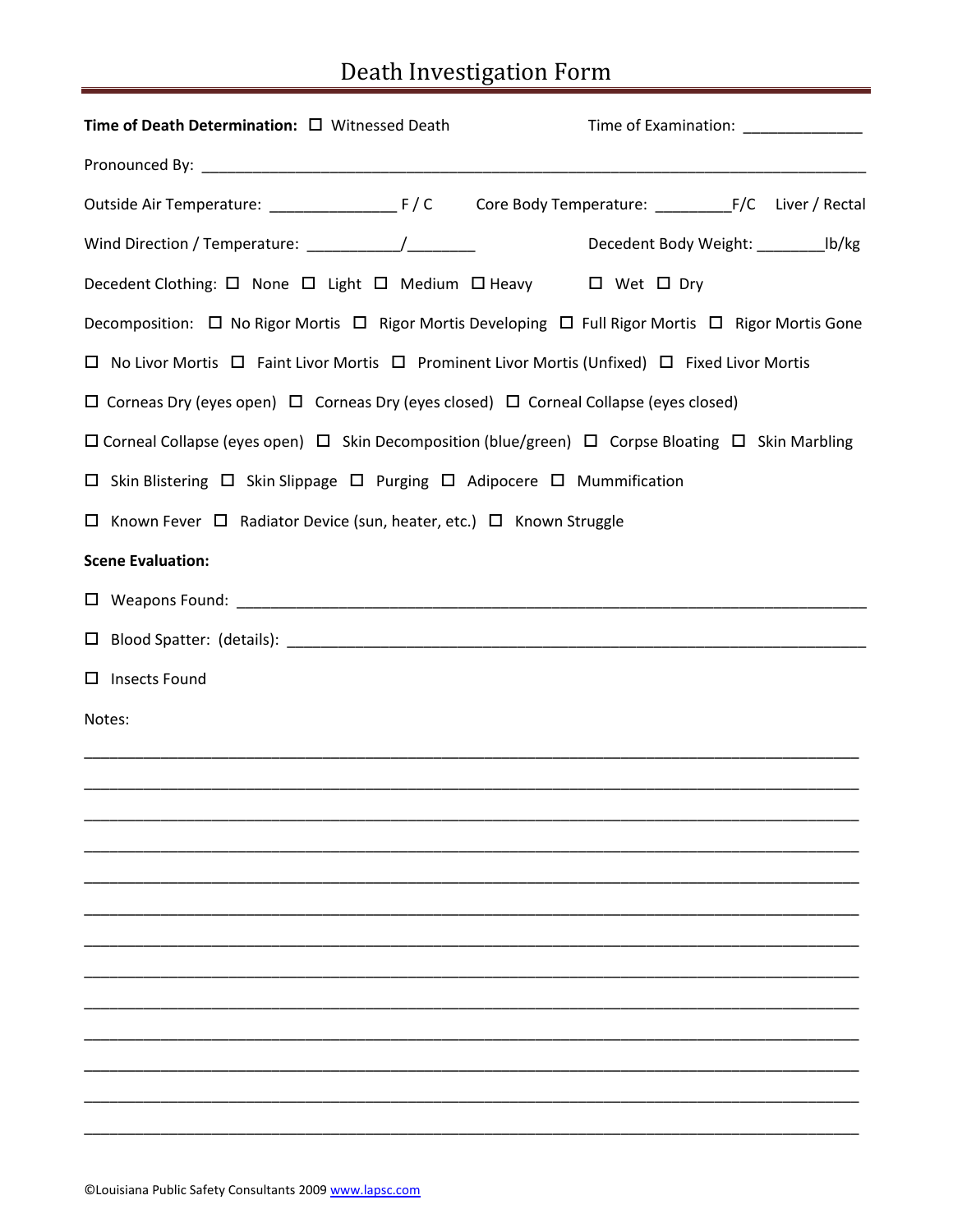**Body Examination: (Please Identify All Identified Wounds)** 



Notes: